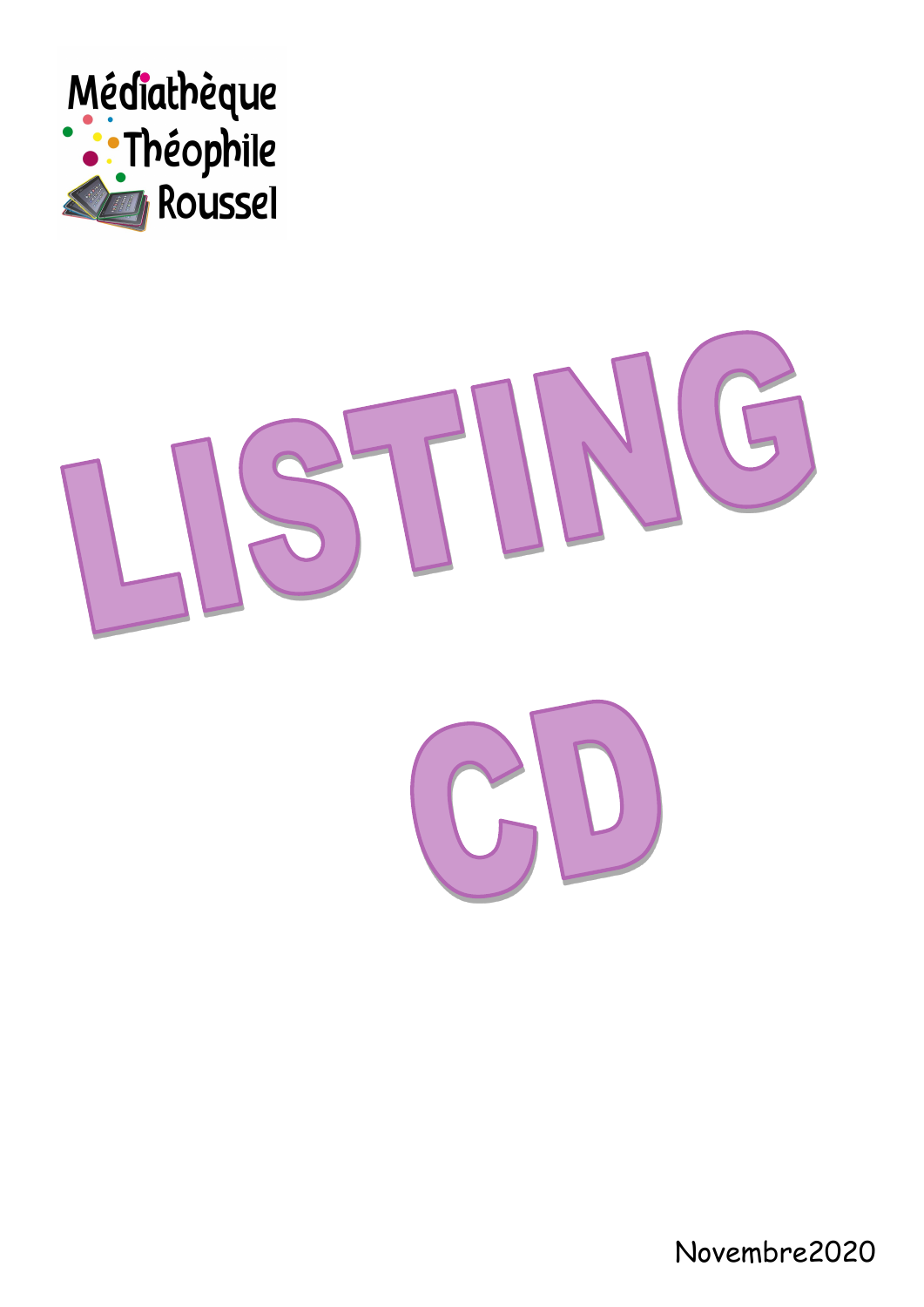## BLUES / GOSPEL / JAZZ

| Alour, Sophie                   | Time for love                                        |
|---------------------------------|------------------------------------------------------|
| Brahem, Anouar                  | Blue maqams                                          |
| Buchanan, Roy                   | American axe                                         |
| Caratini Jazz Ensemble          | Instants d'orchestre (Simple digipack)               |
| Cat-Berro, Sonia                | Toy balloons                                         |
| Cat-Berro, Sonia                | Lonely siren                                         |
| Clapton, Eric                   | 461 ocean boulevard                                  |
| Clementine, Benjamin            | Illusions (Simple digipack)                          |
| Cohen, Avishaï                  | 1970                                                 |
| Corser, Peter / Dalgaard, Johan | Sighfire (Simple digipack)                           |
| Davis, Miles                    | Tutu                                                 |
| Dutronc, Thomas                 | Frenchy                                              |
| Glyk, Kinga                     | Dream                                                |
| Hart, Beth                      | War in my mind                                       |
| Jamal, Ahmad                    | Saturday morning                                     |
| Jarret, Keith                   | 3 essential albums                                   |
| Jarrett, Keith                  | Rio                                                  |
| Lockwood, Didier                | Open doors                                           |
| Maalouf, Ibrahim                | Dia (Coffret 4 CD box)                               |
| Maalouf, Ibrahim                | Wind                                                 |
| Mclorin Salvant, Cecile         | Dreams and daggers (Double digipack 2 CD digipack)   |
| Nougaro, Claude                 | Sa majesté le jazz (Double 2 CD)                     |
| Personne, Paul                  | Funambule (ou tentative de survie en milieu hostile) |
| Popa Chubby                     | Two dogs (Simple digipack)                           |
| Russel, Arthur                  | Love is overtaking me                                |
| Taj Mahal / Keb' Mo'            | TajMo                                                |
| Conte, Paolo                    | Amazing game                                         |
| Gunnar, Jansson Bror            | And the great unknown part 2                         |
| <b>Blind Boy Fuller</b>         | <b>Blind Boy Fuller</b>                              |
| Johnson, Robert                 | Complete recordings                                  |
| Franklin, Aretha                | Intégrale des albums de 1956 à 1962                  |
| Krall, Diana                    | Turn up the quiet                                    |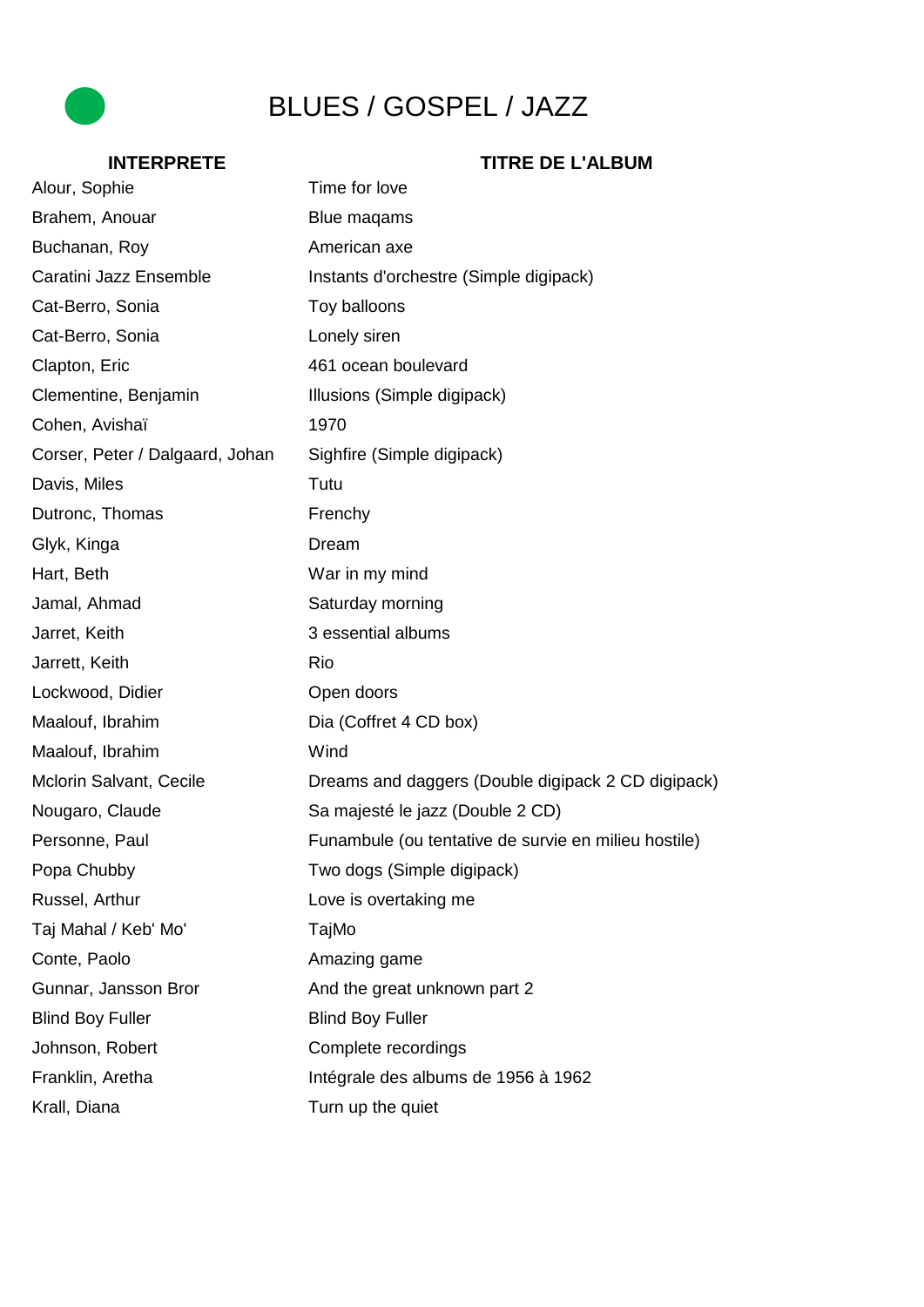## SOUL / FUNK / RAP / R'N'B / REGGAE / GROOVE /HIP-HOP

| Bigflo et Oli      | La vraie vie                              |
|--------------------|-------------------------------------------|
| Bridges, Leon      | Coming home                               |
| Debeing, Abou      | <b>Street love</b>                        |
| Elvis, Romeo       | Chocolat                                  |
| Garou              | Soul city                                 |
| Gaye, Marvin       | The very best of (Coffret 2 CD)           |
| Gaye, Marvin       | You're the man                            |
| Gladiators (The)   | The Virgin collection (Coffret 2 CD)      |
| Hepburn, Alex      | Things I've seen                          |
| Ibeyi              | Ash                                       |
| Imany              | The wrong kind of war (Simple digipack)   |
| Kimberose          | Chapter one                               |
| Lomepal            | Jeannine                                  |
| <b>Maitre Gims</b> | À contrecoeur                             |
| <b>Maitre Gims</b> | Ceinture noire 2ème dan (Simple digipack) |
| <b>Maitre Gims</b> | Mon coeur avait raison (Double 2 CD)      |
| Manson, Marilyn    | I tell a fly (Simple digipack limitée)    |
| Orelsan            | La fête est finie                         |
| Rag'N'Bone Man     | Human                                     |
| Redding, Otis      | Dock of the bay sessions                  |
| Sue, Selah         | Reason                                    |
| <b>Svinkels</b>    | Dirty centre                              |
| The weeknd         | After hours                               |
| <b>UB 40</b>       | For the many                              |
| Wonder, Stevie     | <b>Original Musicarium 1</b>              |
| Y'Akoto            | <b>Mermaid blues</b>                      |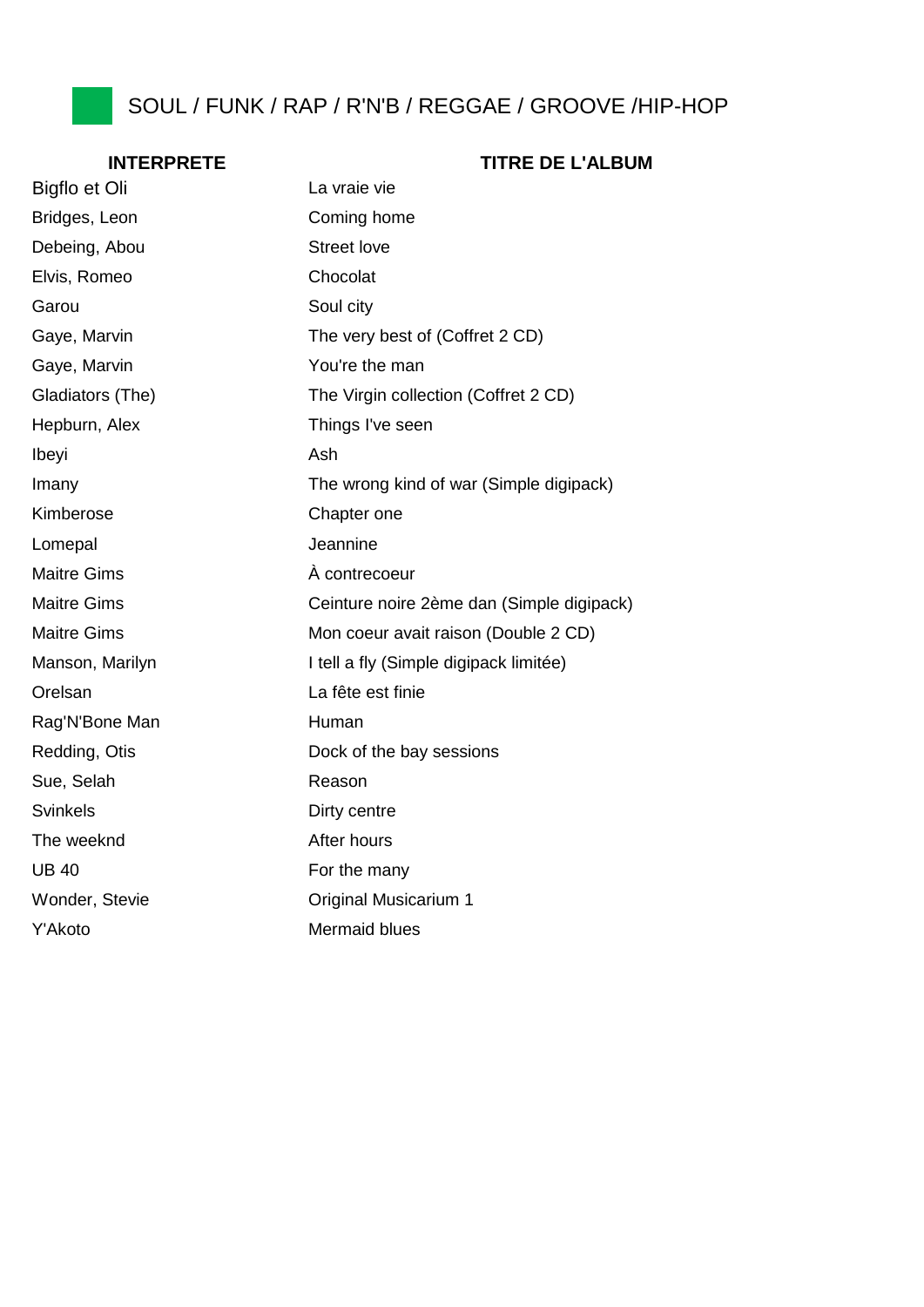

## VARIETES INTERNATIONALES

## **INTERPRETE TITRE DE L'ALBUM** Anderson Ponty Band Better late than never Beatles (The) In the studio, on the road and on the airwaves (Coffret 4 CD box) Bee Gees Timeless the all time greatest hits Blaze Dancehall Bonamassa, Joe British blues explosion live Bonamassa, Joe Redemption Bowie, David Stage (Coffret 2 CD) Buchanan, Roy **Loading zone** Bush, Kate 50 words for snow (Simple digipack) Bush, Kate Before the dawn (Coffret digipack 3 CD box) Cale, J.J Collected Cardin, Charlotte Main girl Chicago The best of Chicago Clannad **Past present** Coldplay Coffret 2 CD (Coffret 2 CD) Commitments (The) The best of the Commitments Conte, Paolo **Snob** Crosby, David **Oh yes I can** Crosby, Stills & Nash CSN Dion, Céline **Courage** Ferry, Bryan / Dylan, Bob More Than This (Best Of) Gabriel, Peter Live blood (Coffret 2 CD) Gomez, Selena Rare Harris, Calvin / Soprano NRJ music awards 2017 (Coffret 3 CD box) Hart, Beth Black Coffee Hyphen Hyphen Times **Imagine Dragons Origins** Jain Souldiers Jain, Essie Until the light of morning John, Elton **Live from Moscow** John, Elton Here & there London Grammar Truth is a beautiful thing Maroon 5 Red pill blues Mars, Bruno / B, Cardi XXIVk magic Michael, George **Faith**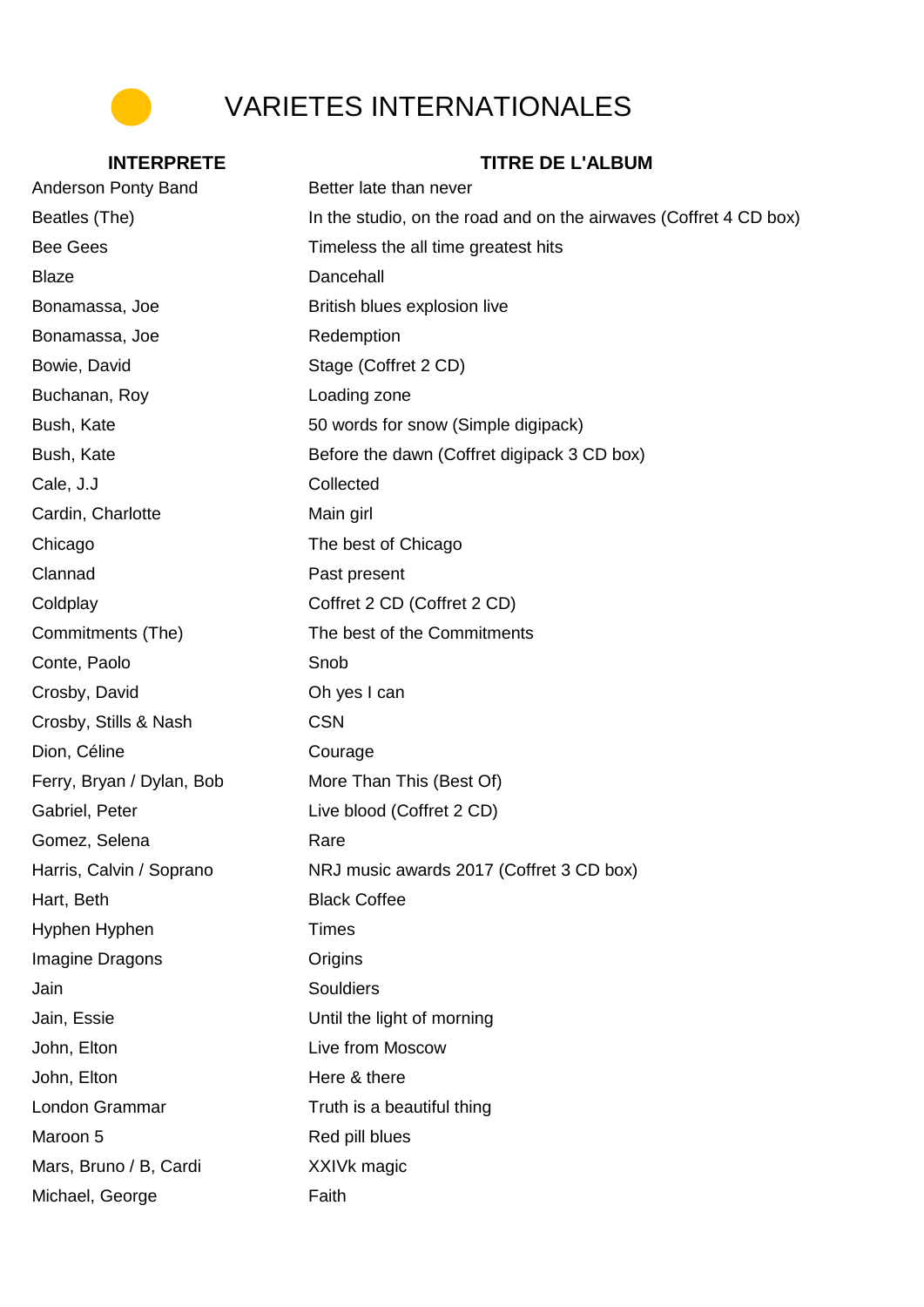| Mika                                 | Life in cartoon motion - the boy who knew too much - the origin of<br>love |
|--------------------------------------|----------------------------------------------------------------------------|
| Morrison, James                      | You're stronger than you know                                              |
| Morrison, Van                        | The essential Van Morrison                                                 |
| My Indigo                            | My Indigo                                                                  |
| P!Nk                                 | Beautiful trauma                                                           |
| <b>Part-Time Friends</b>             | Born to try                                                                |
| Pogues (The)                         | Just look them straight (Coffret 5 CD)                                     |
| Pogues (The)                         | The Rest Of The Best (Simple import)                                       |
| Ponty, Jean-Luc                      | Electric fusion                                                            |
| Ponty, Jean-Luc                      | Jean-Luc Ponty - Volume 2                                                  |
| Sade                                 | The ultimate collection (Coffret 2 CD)                                     |
| Sheeran, Ed                          | Divide                                                                     |
| Sia                                  | This is acting                                                             |
| Smiths (The)                         | The queen is dead édition 2017 (Double 2 CD)                               |
| Sting                                | My songs                                                                   |
| Summer, Donna                        | The Journey (The Very Best Of)                                             |
| Walker, Tom                          | What a time to be alive                                                    |
| Winehouse, Amy / Nickolas<br>Ashford | Back to black (Coffret 2 CD)                                               |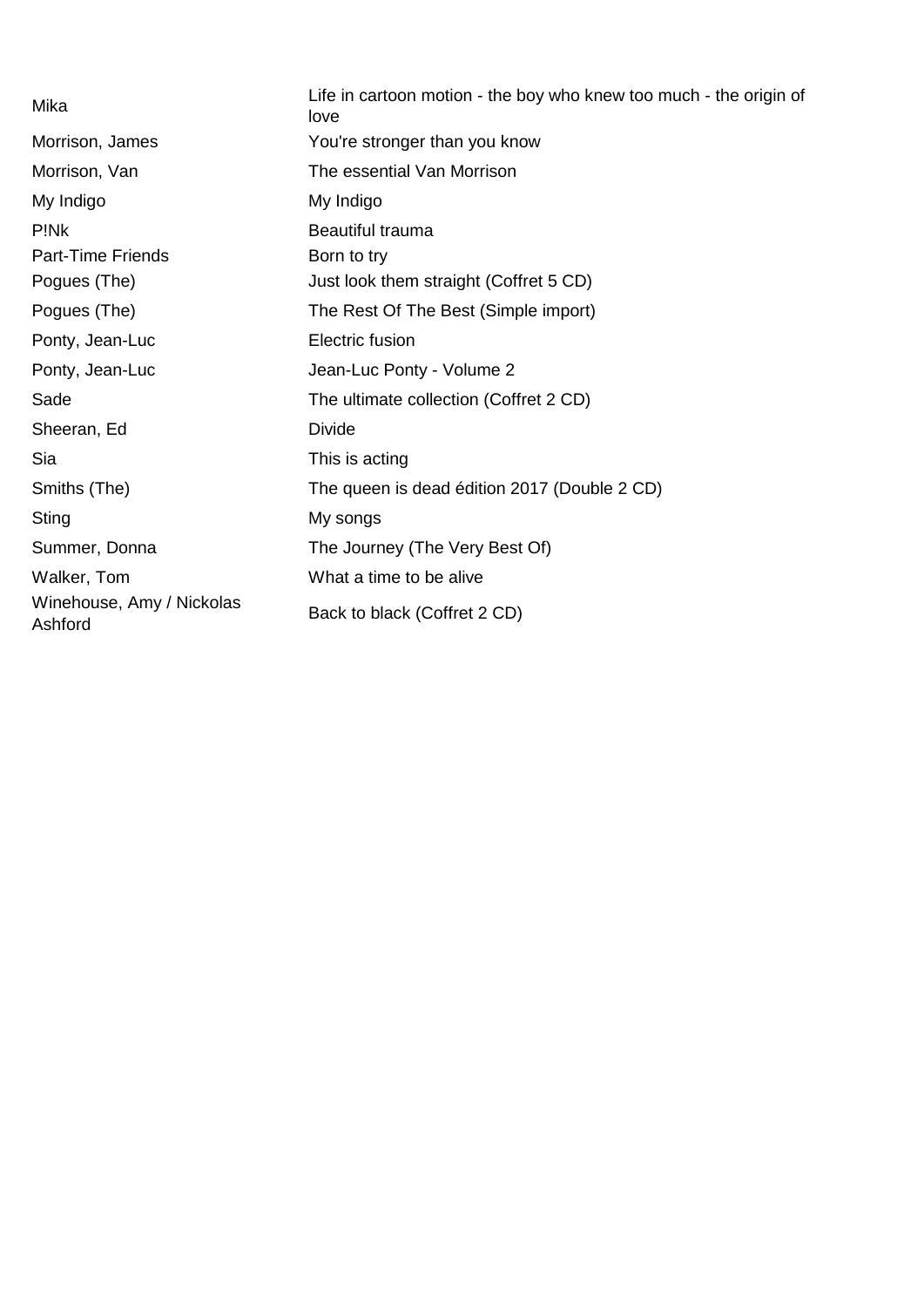## POP-ROCK / ROCK / COUNTRY / INDIE / FOLK

| Added, Jeanne                       | Radiate                                              |
|-------------------------------------|------------------------------------------------------|
| Aerosmith                           | Toys in the Attic                                    |
| Aerosmith                           | Get your wings                                       |
| Aerosmith                           | Aerosmith                                            |
| America                             | The Warner Bros years 1971-1977                      |
| Apple, Fiona                        | Fetch the bolt cutters                               |
| Beatles (The)                       | Abbey road                                           |
| Big Train, Big                      | Merchants of lights                                  |
| Big Train, Big                      | A stone's throw from the line                        |
| Bowie, David                        | Live at Nassau Coliseum ? 76                         |
| Bush, Kate                          | The profile (Double 2 CD)                            |
| Cascadeur                           | Camera (Simple digifile limitée)                     |
| Corrs (The)                         | Jupiter calling                                      |
| <b>Creedence Clearwater Revival</b> | Best of                                              |
| Crosby, David                       | Here if you listen                                   |
| Crosby, David                       | Lighthouse                                           |
| Depeche Mode                        | Spirit                                               |
| Ditto, Beth                         | Fake sugar                                           |
| Dua Lipa                            | Future nostalgia                                     |
| Dury, Baxter                        | Prince of tears (Simple digipack)                    |
| Dylan, Bob                          | Rough and rowdy ways                                 |
| Eagles                              | Hell freezes over                                    |
| Europe                              | The final countdown                                  |
| <b>Flying Colors</b>                | Second flight: live at the Z7                        |
| Gabriel, Peter / Byrne, David       | And I'll scratch yours                               |
| Genesis                             | The lamb lies down on Broadway (Edition Remasterisé) |
| Gilmour, David                      | Live a Pompeii (Double 2 CD)                         |
| Indochine                           | 13 (Simple digipack)                                 |
| Kansas                              | Two for the show                                     |
| Kitt, David                         | Yous                                                 |
| Lady Gaga                           | Chromatica                                           |
| Marillion                           | Somewhere in London                                  |
| Marillion                           | Popular music                                        |
| Marillion                           | All one tonight : live at the Royal Albert hall      |
| Mayer, John                         | John Mayer boxset                                    |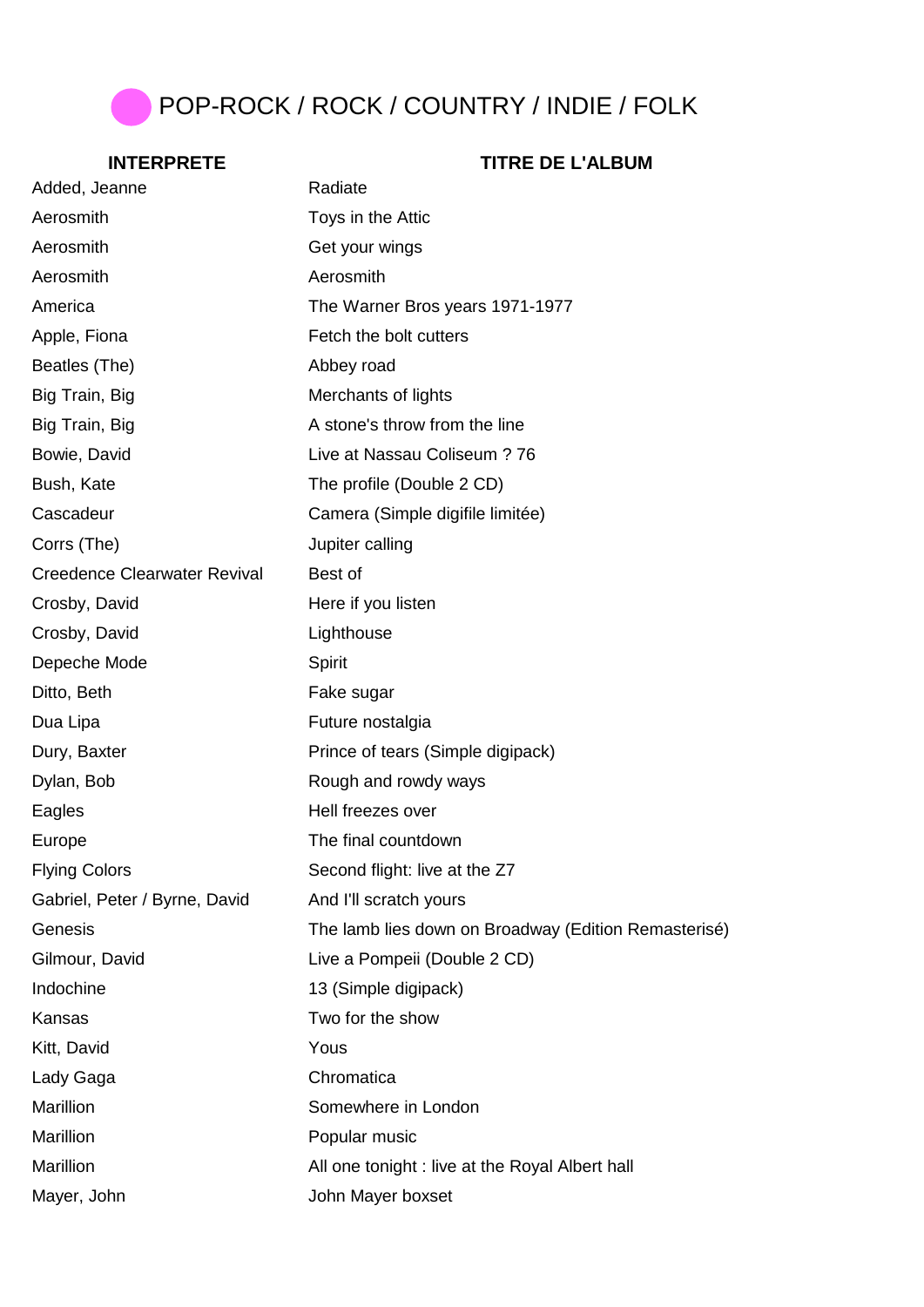| <b>Moody Blues</b>       | Days of future passed live (Double 50e anniversaire 2 CD)        |
|--------------------------|------------------------------------------------------------------|
| Mum                      | Smilewound                                                       |
| Muse                     | Simulation theory                                                |
| Muse                     | The resistance                                                   |
| <b>Naive New Beaters</b> | A la folie                                                       |
| Nirvana                  | Nevermind                                                        |
| <b>Nosfell</b>           | Echo zulu                                                        |
| Obel, Agnes              | Citizen of glass                                                 |
| Other lives              | For their love                                                   |
| Ottignon, Aron           | Team aquatic (Simple digipack)                                   |
| <b>Pixies</b>            | Surfer rosa                                                      |
| Pop, Iggy                | Free                                                             |
| Pop, Iggy                | Post pop depression                                              |
| Popovic, Ana             | Trilogy                                                          |
| Presley, Elvis           | From Elvis in Menphis (Simple import)                            |
| Queen                    | A night at the opera (Simple 2 CD)                               |
| Queen                    | Jazz                                                             |
| Redbone                  | The very best of                                                 |
| Rolling Stones (The)     | Blue & lonesome (Simple limité)                                  |
| Scorpions                | Comeblack                                                        |
| Sheldrake, Cosmo         | The much much how how and I                                      |
| <b>Shunk Anansie</b>     | 25 live at 52                                                    |
| Sidilarsen               | In bikini dura sidi (Simple 1 CD + 1 DVD musical)                |
| Springsteen, Bruce       | Western stars                                                    |
| Statusquo                | In the army now                                                  |
| Stills, Stephen          | Carry on                                                         |
| Styx                     | Five classic albums                                              |
| Téléphone                | Platinium Collection : Téléphone (Coffret import 3 CD)           |
| Clash (The)              | Combat rock                                                      |
| <b>Therapie Taxi</b>     | Hit sale                                                         |
| Tones and I              | The kids are coming                                              |
| U <sub>2</sub>           | The Joshua tree - 30th anniversary (Double deluxe 2 CD digipack) |
| U <sub>2</sub>           | Songs of experience                                              |
| Weezer                   | Pacific daydream                                                 |
| Winwood, Steve           | Winwood greatest hits live                                       |
| Zelmani, Sophie          | Soul                                                             |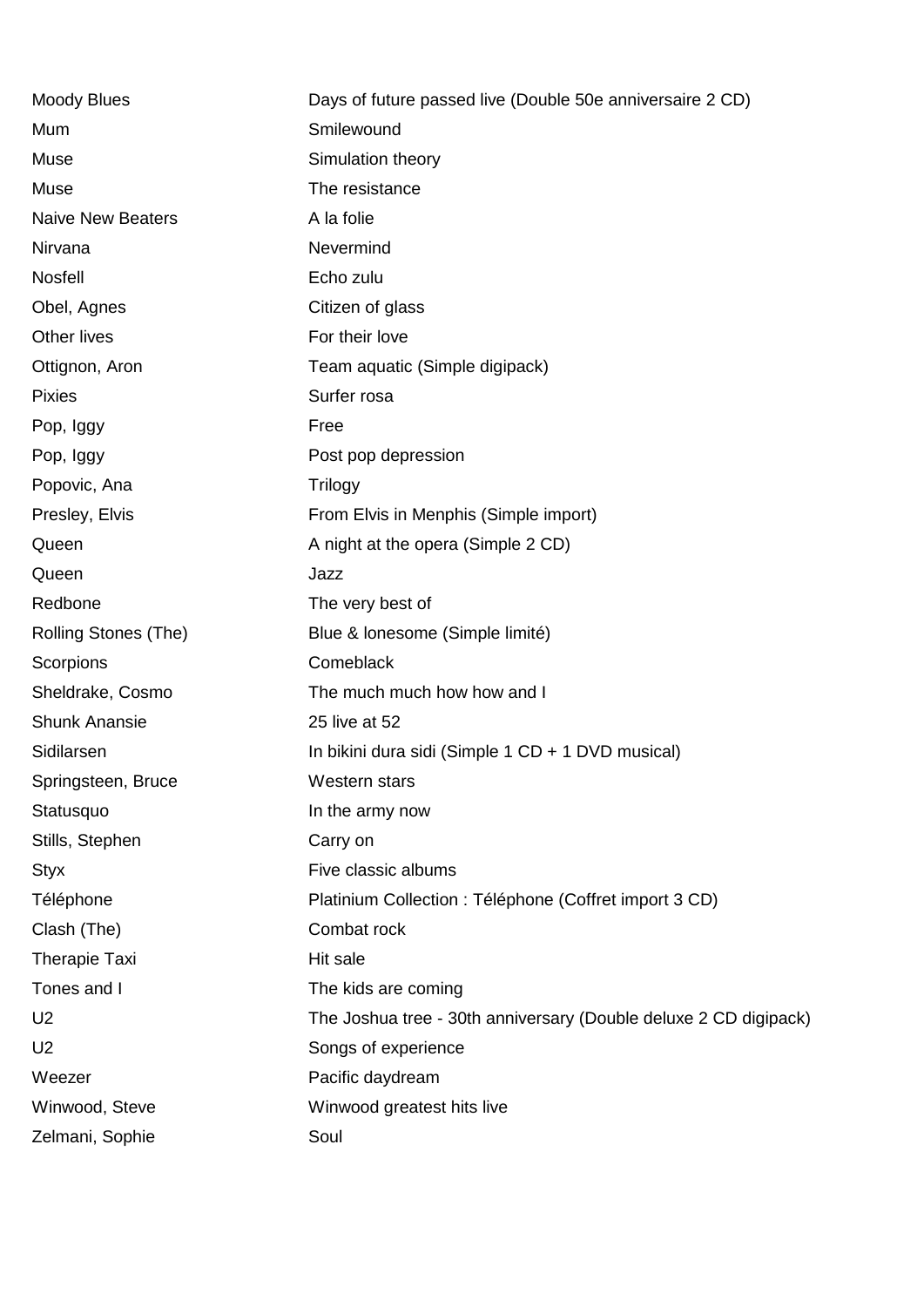

## HARD-ROCK / METAL

| Ac/DC                     | The very best of - Greatest hits in concert radio broadcast 1974-<br>1996 (Coffret 4 CD box) |
|---------------------------|----------------------------------------------------------------------------------------------|
| Ac/DC                     | The razors edge                                                                              |
| Anderson, Jon             | Invention of knowledge                                                                       |
| <b>Black Sabbath</b>      | <b>Greatest hits</b>                                                                         |
| Hackett, Steve            | Wuthering nights : live in Birmingham                                                        |
| <b>Kiss</b>               | Kiss 40                                                                                      |
| Led Zeppelin              | Presence                                                                                     |
| Metallica                 | Rarities                                                                                     |
| Mitchell, Joni / Mitchell | Shadows And Light                                                                            |
| Rainbow                   | Rising                                                                                       |
| Rammstein                 | Rammstein (Simple digipack)                                                                  |
| Zahra, Hindi              | Heaven upside down (Simple digipack)                                                         |
|                           |                                                                                              |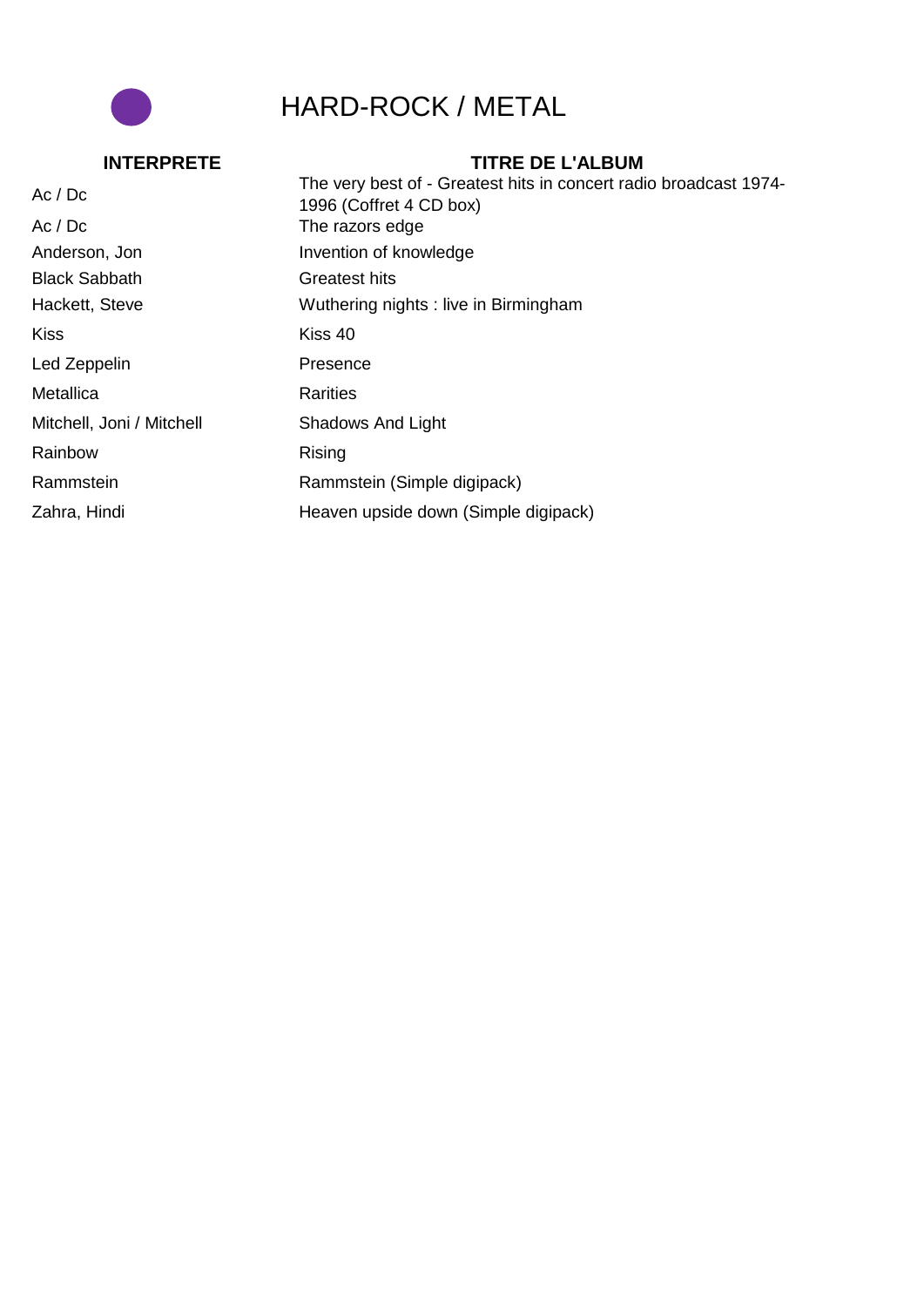

| <b>INTERPRETE</b>                   | <b>TITRE DE L'ALBUM</b>                        |
|-------------------------------------|------------------------------------------------|
| Anthologie                          | Les 100 plus belles chansons disney            |
| Baxter, Nicholai / De Vries, Marius | La la land                                     |
| Homs, Emmylou / Delva, Anais        | La reine des neiges - Joyeuses fêtes avec Olaf |
| John, Elton                         | Rocketman                                      |
| Lennox, Annie / Welsh, Laura        | Fifty shades of grey (bof)                     |
| Maalouf, Ibrahim                    | Dans les forêts de Sibérie                     |
| McCreary, Bear                      | The walking dead                               |
| Morricone, Ennio                    | Years of music                                 |
| Musique de film                     | Rush                                           |
| Musique de film                     | Ascenseur pour l'échaffaud - Miles davis       |
|                                     |                                                |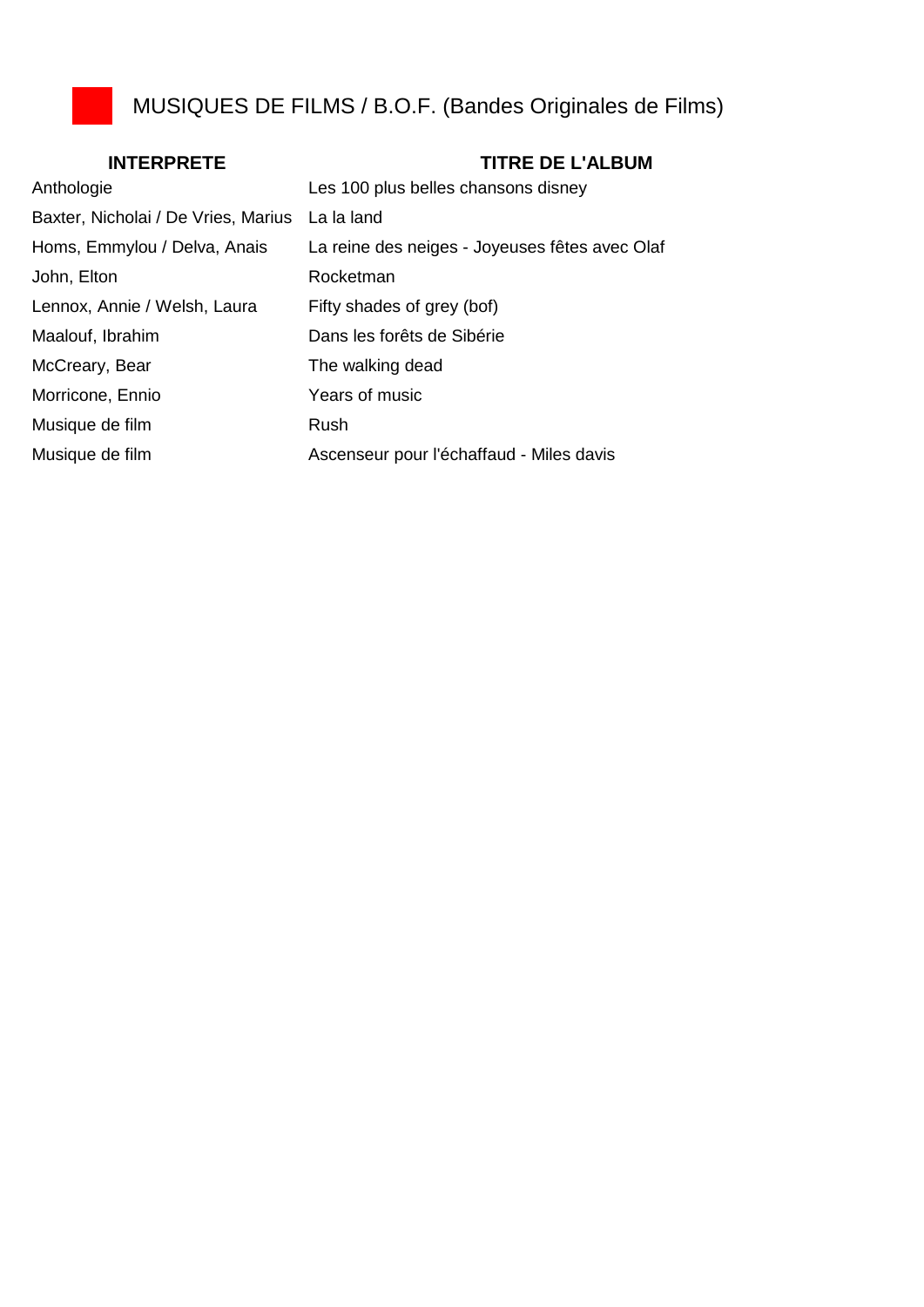## ELECTRO / TECHNO / DANCE

### **INTERPRETE TITRE DE L'ALBUM**

# Caravan Palace Panic Naive New beaters A la folie

Portishead Dummy/Portishead/Roseland NYC live Van Buuren, Armin A state of trance 2019 (Double CD)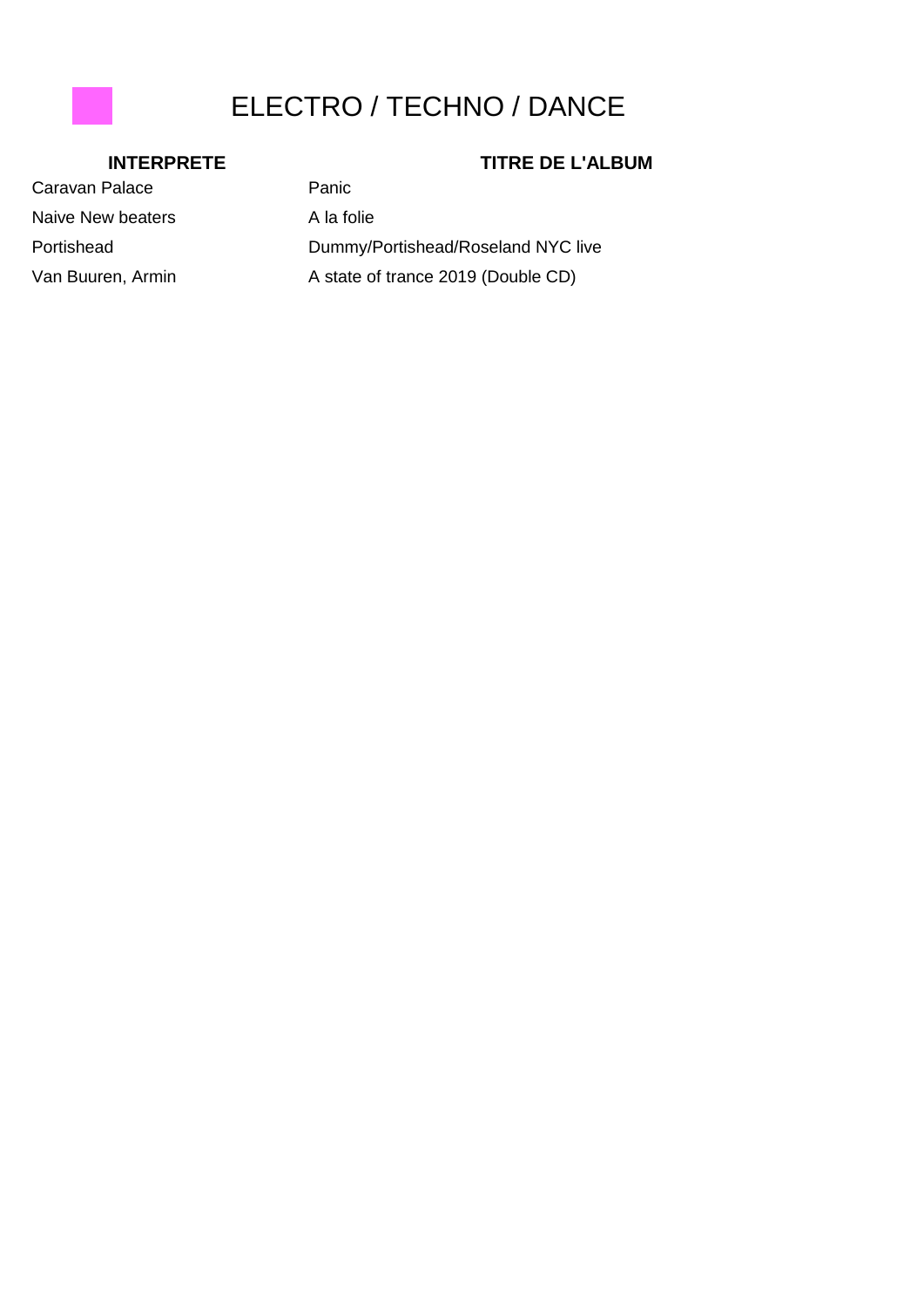## CLASSIQUE

| <b>INTERPRETE</b>                    | <b>TITRE DE L'ALBUM</b>                                                                  |
|--------------------------------------|------------------------------------------------------------------------------------------|
| Alagna, Roberto                      | 2 cd originaux : pasion / sicilien (Sous Fourreau.)                                      |
| Andsnes, Leif Ove                    | Sibelius - Sibelius                                                                      |
| Berthollet, Camille                  | #3                                                                                       |
|                                      | Capuçon, Renaud / Roth, François-Xavier Bartok : concertos pour violon (Simple digipack) |
| Jaroussky, Philippe                  | Haendel - the Haendel album                                                              |
| Mineccia, Filippo / Pè, Raffaele     | Steffani - a due alti (Simple digipack)                                                  |
| Morricone, Andrea / Morricone, Ennio | Cinema                                                                                   |
| Radulovic, Nemanja / Goetzel, Sascha | Tchaïkovsky: violin concerto; rococo variations                                          |
| Rial, Nuria                          | Vocalise                                                                                 |
| Sage, Eric (Le)                      | Je n'aime pas le classique, mais ça j'aime bien                                          |
| Schubert, Franz / Zimerman, Krystian | Schubert - piano sonatas d959 & d960 (Simple<br>digipack)                                |
| Thomas, Camille                      | Saint-Saëns: Offenbach                                                                   |
|                                      |                                                                                          |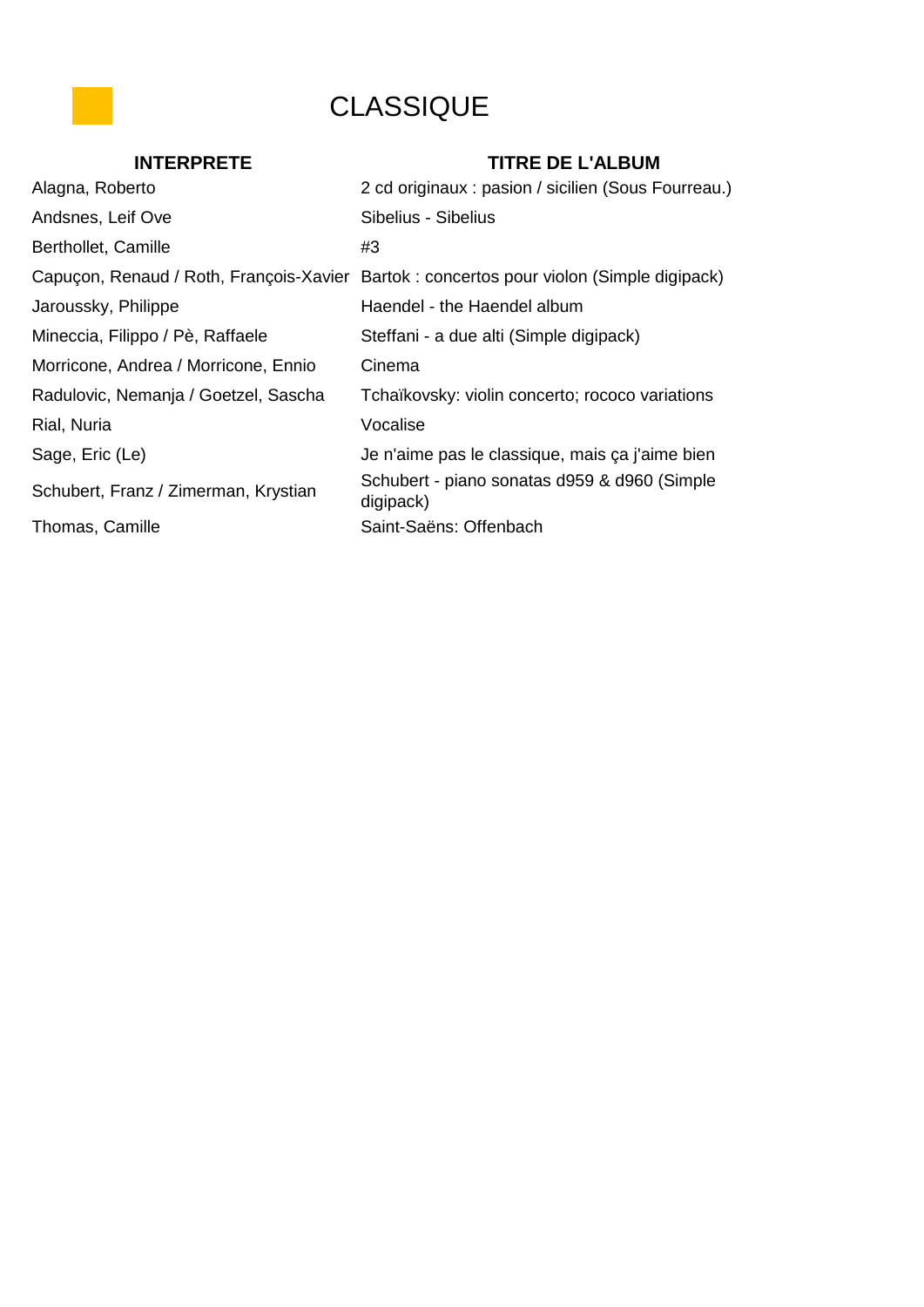## CHANSONS ENFANTINES

### **INTERPRETE TITRE DE L'ALBUM**

Al Aiedy, Fawzy / Amipagaille Mes chansons pas si bêtes Aldebert **Enfantillages 3** Caillard, Olivier **Il court, il court le furet** Captain Parade Rock les mômes Delva, Anaïs / Moses, China Best of Disney Magic Blues Band / Délimélo<br>
diginagly
diginagly
diginagly
diginagly
diginagly
diginagly
ne diginagly

Magic Blues Band / Délimélo digipack) Malone, Vincent **Douce nuit, a crazy Christmas night (Simple digipack)** Les plus belles comptines d'Okoo Les plus belles chansons de Noël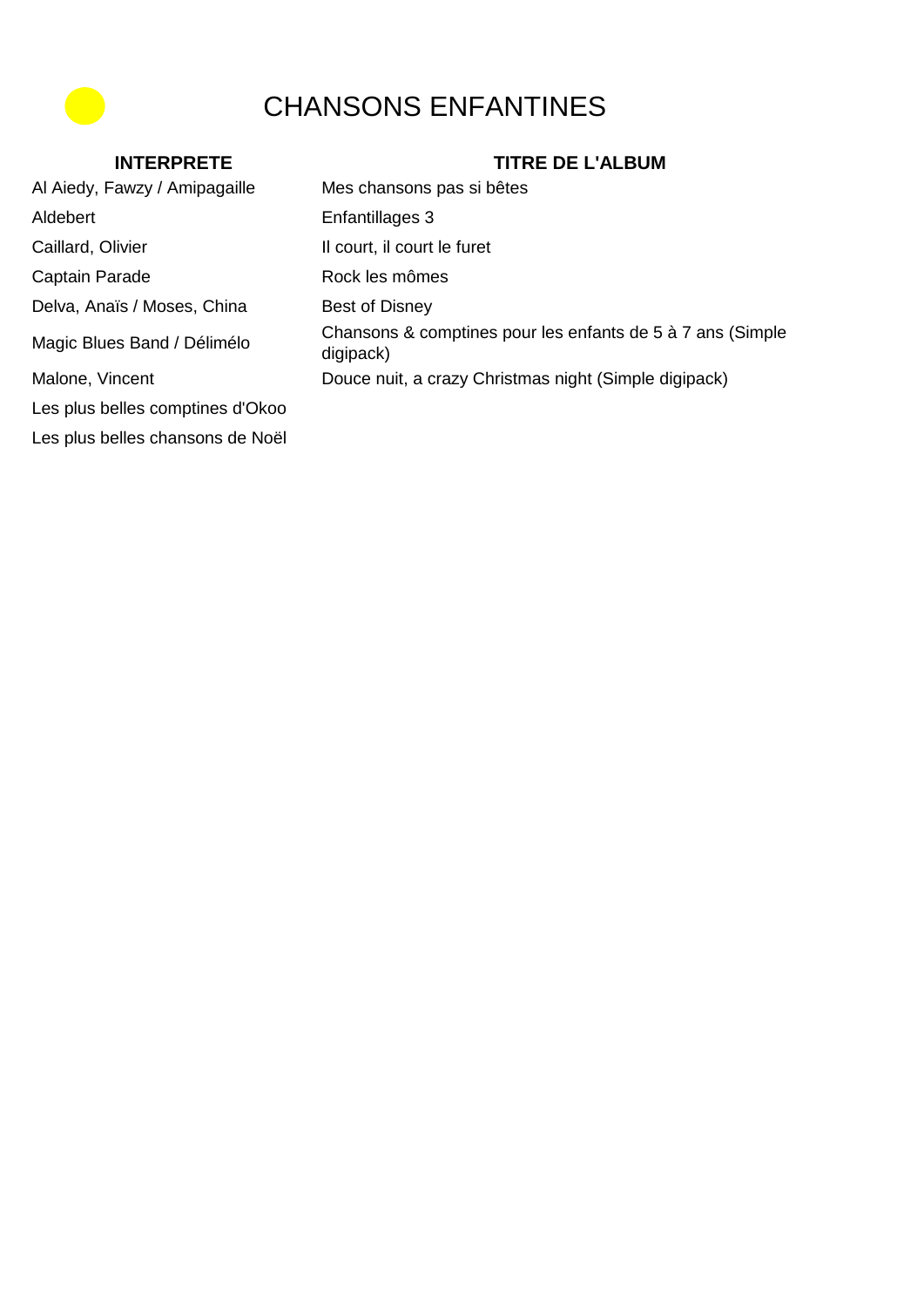## MUSIQUES DU MONDE

## Amadou Et Mariam La confusion Amigo, Vicente Vivencias imaginadas Bora, Seydou **Horon** (Simple digipack) Bregovic, Goran Three letters from Sarajevo Calypso Rose **Far from home (Simple digipack)** Calypso Rose So calypso ! (Simple digipack) Ekoume, Valerie Kwin na kinguè Evora, Cesaria La collection Cesaria Evora Ferrer, Ibrahim Buenos hermanos Maalouf, Ibrahim Kalthoum N'Dour, Youssou Africa rekk (Réédition) Rucker, Darius When was the last time Sangaré, Oumou Mogoya Yoska Nemeth et ses Tziganes Rhapsodie hongroise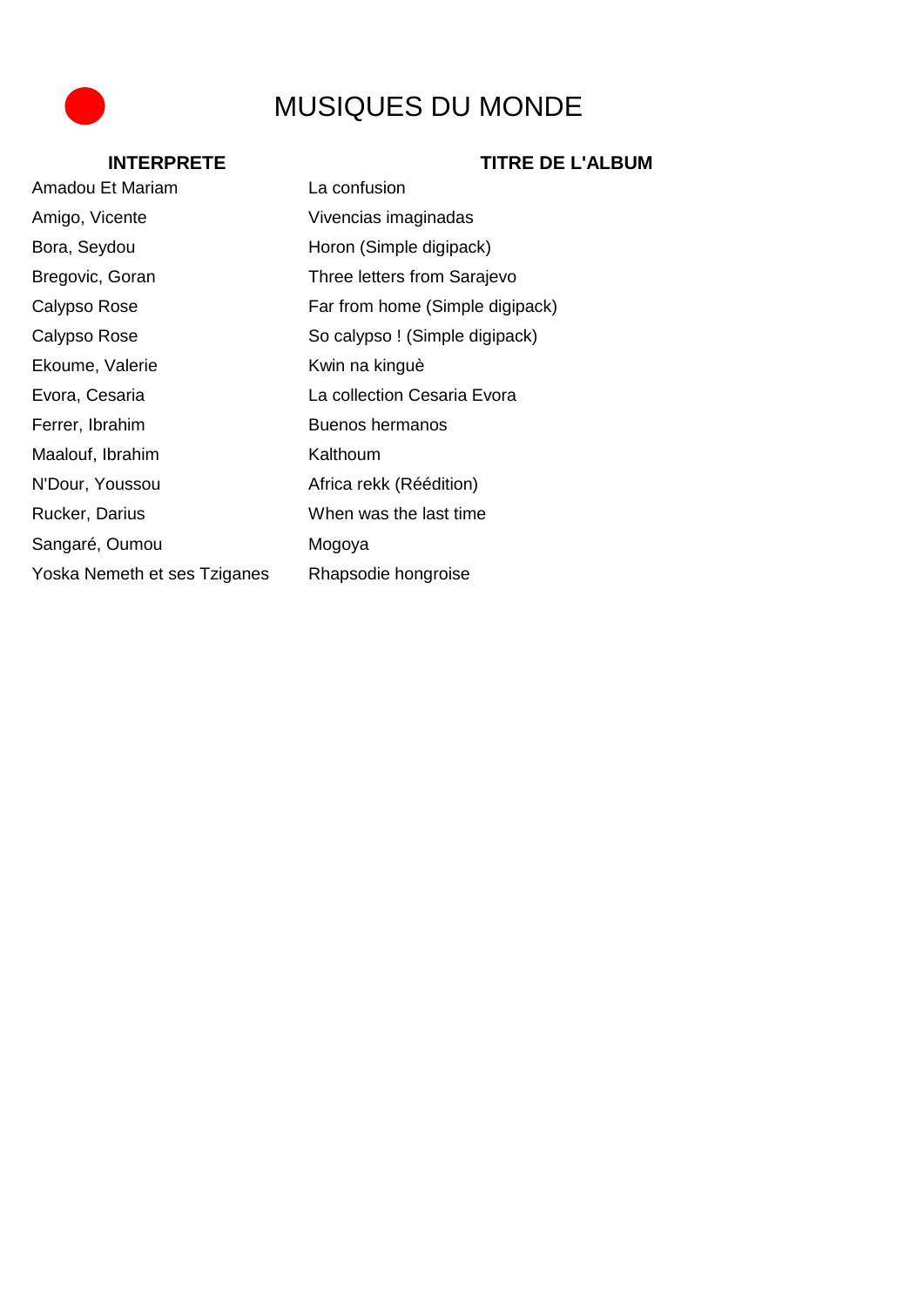## VARIETES FRANCAISES

| Amir                                        | Addictions                                                |
|---------------------------------------------|-----------------------------------------------------------|
| Amir                                        | Au coeur de moi (Simple digipack)                         |
| Angèle                                      | <b>Brol</b>                                               |
| Angélina                                    | Ma voie                                                   |
| Arcadian                                    | Marche ou rêve                                            |
| Aubert, Jean-Louis                          | Refuge                                                    |
| Bal Brotto-Lopez (Le)                       | Adiu miladiu (Simple digipack)                            |
| <b>Barbara</b>                              | Barbara, best of (Simple 2 CD digipack)                   |
| <b>Benabar</b>                              | Le début de la suite (Simple digipack)                    |
| Benabar                                     | Les bénéfices du doute                                    |
| Biolay, Benjamin                            | Volver                                                    |
| Biolay, Benjamin                            | Grand prix                                                |
| Birkin, Jane / Gainsbourg, Serge            | Birkin - Gainsbourg : le symphonique (Coffret 3 CD + DVD) |
| <b>Boulevard des Airs</b>                   | <b>Bruxelles</b>                                          |
| Calogero                                    | Liberté chérie                                            |
| Capeo, Claudio                              | Capéo live (Double 2 CD)                                  |
| Carla                                       | L'autre moi                                               |
| Chouf                                       | Volatils                                                  |
| <b>Coeur De Pirate</b>                      | En cas de tempête, ce jardin sera fermé                   |
| Couture, Charlélie                          | Même pas sommeil                                          |
| De La Simone, Albin                         | L'un de nous (Simple digipack)                            |
| Dominique A                                 | Toute latitude (Double digipack deluxe 2 CD digipack)     |
| Dore, Julien                                | &                                                         |
| Fersen, Thomas                              | Un coup de queue de vache (Simple digipack)               |
| Fersen, Thomas                              | Pièce Montée Des Grands Jours (Simple import)             |
| Fiori, Patrick                              | Promesse (Simple digipack collector)                      |
| Frères Jacques (Les)                        | 100 titres (Coffret 5 CD box)                             |
| Gainsbourg, Serge                           | Essential early recordings (Coffret 2 CD)                 |
| Gainsbourg, Serge / Trénet,<br>Charles      | Nostalgie chanson française                               |
| Gilles, Elsa                                | <b>Elsa Gilles</b>                                        |
| Girac, Kendji                               | Ensemble                                                  |
| Girac, Kendji                               | Kendji Girac (Simple réédition)                           |
| Glenn Miller Orchestra / Trénet,<br>Charles | 1944 les chansons de la Libération (Simple coffret)       |
| Hallyday, David                             | J'ai quelque chose à vous dire                            |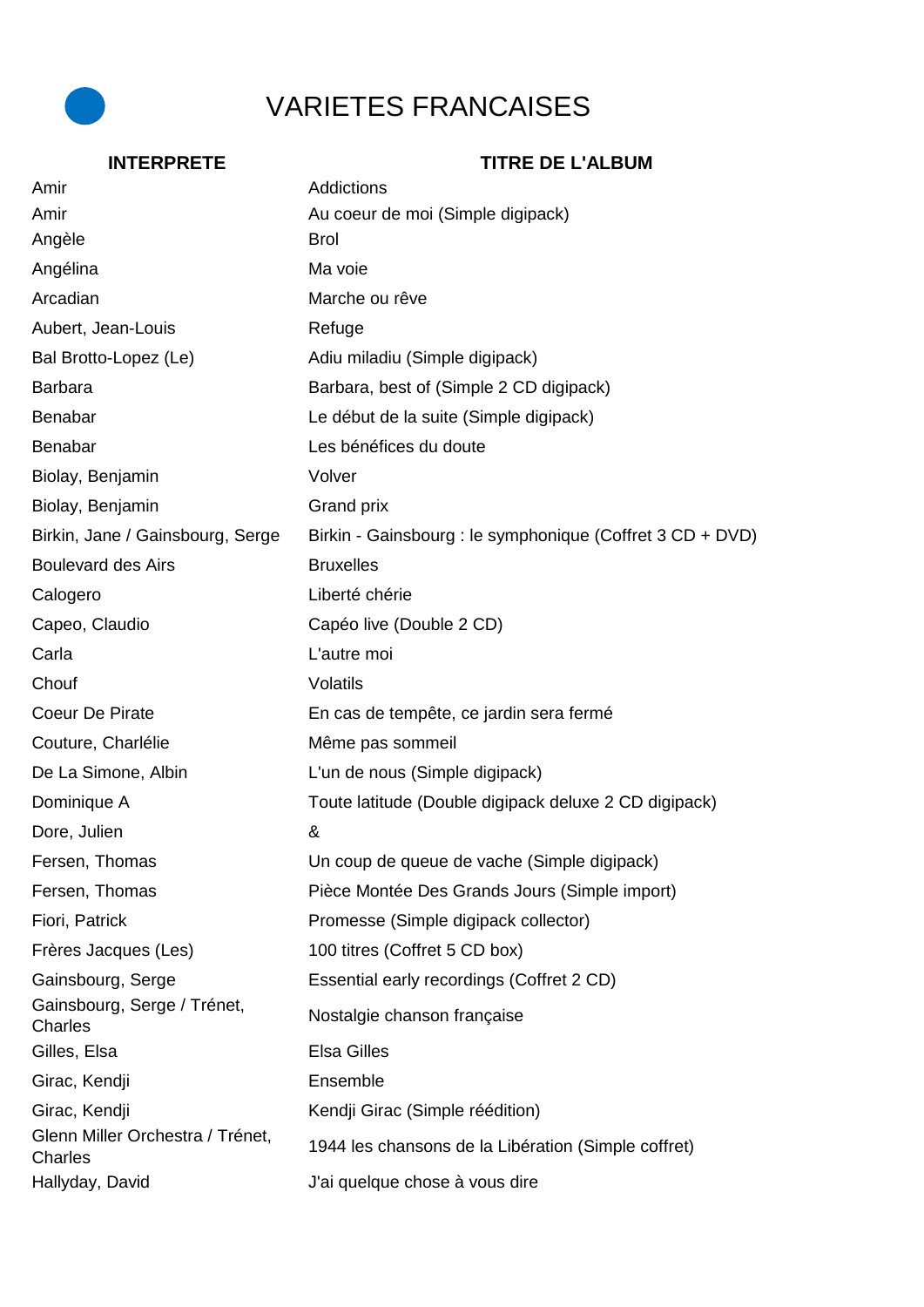| Hoshi                                  | Il suffit d'y croire                                                |
|----------------------------------------|---------------------------------------------------------------------|
| Hoshi                                  | Sommeil levant                                                      |
| I am                                   | L'école du micro d'argent                                           |
| Indochine                              | Le Birthday Album (1981 - 1991)                                     |
| Jonathan, Joyce                        | Sur mes gardes                                                      |
| <b>Kids United</b>                     | Tout le bonheur du monde                                            |
| L - Lannadere, Raphaele                | Chansons (Simple digipack)                                          |
| L.E.J.                                 | Poupées russes (Simple digipack)                                    |
| Lavilliers, Bernard                    | Best of                                                             |
| Lavilliers, Bernard                    | 5 minutes au paradis (Simple digipack limitée)                      |
| Lavoine, Marc                          | Je reviens à toi                                                    |
| Le Forestier, Maxime                   | paraître ou ne pas être                                             |
| Leroy, Nolwenn                         | Folk                                                                |
| Leroy, Nolwenn                         | Gemme (Simple digipack)                                             |
| Les Frangines                          |                                                                     |
| Lisza                                  | La vie sauvage (Simple digipack)                                    |
| Louane                                 | Louane                                                              |
| Luciani, Clara                         | Sainte-Victoire                                                     |
| М                                      | Lettre infinie                                                      |
| Maelle                                 | Maëlle                                                              |
| Moreau, Jeanne                         | Le tourbillon de ma vie (Simple digipack)                           |
| Noah, Yannick                          | Bonheur Indigo                                                      |
| Noir Desir                             | Soyons désinvoltes, n'ayons l'air de rien                           |
| Pagny, Florent                         | Le présent d'abord                                                  |
| Paradis, Vanessa                       | Les sources                                                         |
| Pasi, Charles                          | Bricks (Simple limitée digipack)                                    |
| Poisson, Tom                           | Heureux comme les cerfs volants                                     |
| Pomme                                  | A peu près                                                          |
| Raphaël                                | Anticyclone                                                         |
| Reggiani, Serge                        | Intégrale des albums studio 1968 - 2002 (Coffret 13 CD box)         |
| Renaud                                 | Les mômes et les enfants d'abord                                    |
| Sardou, Michel                         | Sardou et nous (Simple digipack)                                    |
| Soprano                                | L'Everest                                                           |
| Souchon, Alain                         | Ame fifties                                                         |
| Tharaud, Alexandre                     | Barbara (Double digipack 2 CD digipack)                             |
| Trénet, Charles                        | Y'a d'la joie! (Coffret 3 CD box)                                   |
| Trénet, Charles / Brassens,<br>Georges | Les plus grands de la chanson française (Coffret coffret 10 CD box) |